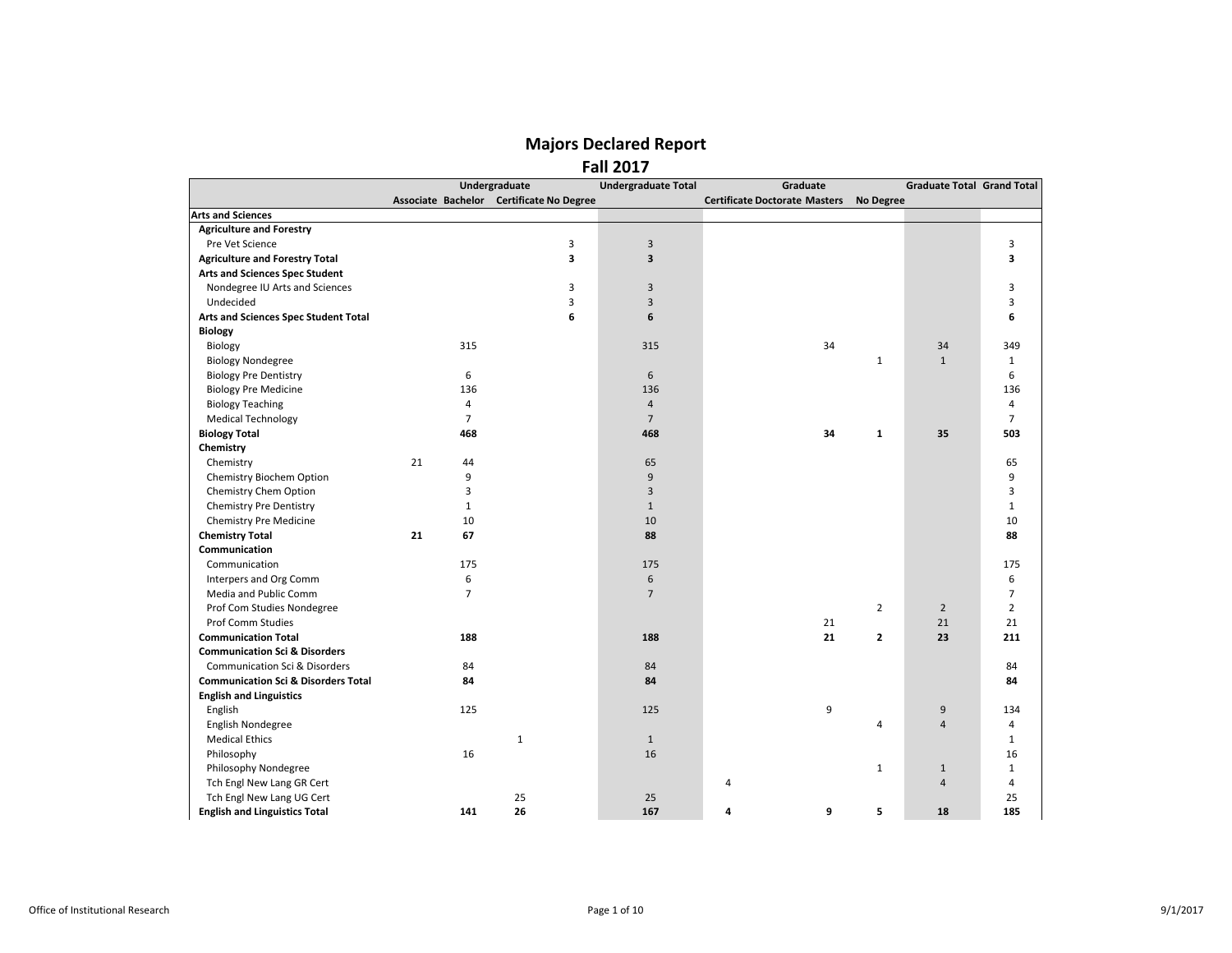|                                        |                | Undergraduate                            | <b>Undergraduate Total</b> | Graduate                             |              | <b>Graduate Total Grand Total</b> |                |
|----------------------------------------|----------------|------------------------------------------|----------------------------|--------------------------------------|--------------|-----------------------------------|----------------|
|                                        |                | Associate Bachelor Certificate No Degree |                            | <b>Certificate Doctorate Masters</b> | No Degree    |                                   |                |
| <b>General Studies</b>                 |                |                                          |                            |                                      |              |                                   |                |
| <b>Applied Science</b>                 | 9              |                                          | 9                          |                                      |              |                                   | 9              |
| <b>General Studies</b>                 | 363            |                                          | 363                        |                                      |              |                                   | 363            |
| General Studies Advantage              | $\overline{2}$ |                                          | $\overline{2}$             |                                      |              |                                   | $\overline{2}$ |
| <b>General Studies Distance</b>        | 48             |                                          | 48                         |                                      |              |                                   | 48             |
| General Studies Non Degree             |                | 1                                        | $\mathbf{1}$               |                                      |              |                                   | $\mathbf{1}$   |
| <b>General Studies Total</b>           | 422            | $\mathbf{1}$                             | 423                        |                                      |              |                                   | 423            |
| <b>Graduate School Transfers</b>       |                |                                          |                            |                                      |              |                                   |                |
| <b>Unassigned Grad</b>                 |                |                                          |                            |                                      | $\mathbf{1}$ | $\mathbf{1}$                      | 1              |
| <b>Graduate School Transfers Total</b> |                |                                          |                            |                                      | $\mathbf{1}$ | $\mathbf{1}$                      | $\mathbf{1}$   |
| <b>History</b>                         |                |                                          |                            |                                      |              |                                   |                |
| History                                | 76<br>1        |                                          | 77                         |                                      |              |                                   | 77             |
| <b>History Total</b>                   | 76<br>1        |                                          | 77                         |                                      |              |                                   | 77             |
| <b>Interdisciplinary Studies</b>       |                |                                          |                            |                                      |              |                                   |                |
| <b>Gerontology Certificate</b>         |                | 23                                       | 23                         |                                      |              |                                   | 23             |
| Intl Studies Certificate               |                | 18                                       | 18                         |                                      |              |                                   | 18             |
| Liberal Studies IU                     |                |                                          |                            | 1                                    |              | $\mathbf{1}$                      | $\mathbf{1}$   |
| Peace Conflct Stud Certificate         |                | 6                                        | 6                          |                                      |              |                                   | 6              |
| <b>Interdisciplinary Studies Total</b> |                | 47                                       | 47                         | 1                                    |              | $\mathbf{1}$                      | 48             |
| Intl Language and Cul Studies          |                |                                          |                            |                                      |              |                                   |                |
| French                                 | 7              |                                          | $\overline{7}$             |                                      |              |                                   | $\overline{7}$ |
| <b>French Teaching</b>                 |                |                                          | $\mathbf{1}$               |                                      |              |                                   | 1              |
| German                                 | 8              |                                          | 8                          |                                      |              |                                   | 8              |
| Spanish                                | 20             |                                          | 20                         |                                      |              |                                   | 20             |
| Spanish Teaching                       | 2              |                                          | $\overline{2}$             |                                      |              |                                   | $\overline{2}$ |
| Intl Language and Cul Studies Total    | 38             |                                          | 38                         |                                      |              |                                   | 38             |
| Journalism                             |                |                                          |                            |                                      |              |                                   |                |
| Journalism                             |                | $\mathbf{1}$                             | 1                          |                                      |              |                                   | 1              |
| <b>Journalism Total</b>                |                | 1                                        | $\mathbf{1}$               |                                      |              |                                   | 1              |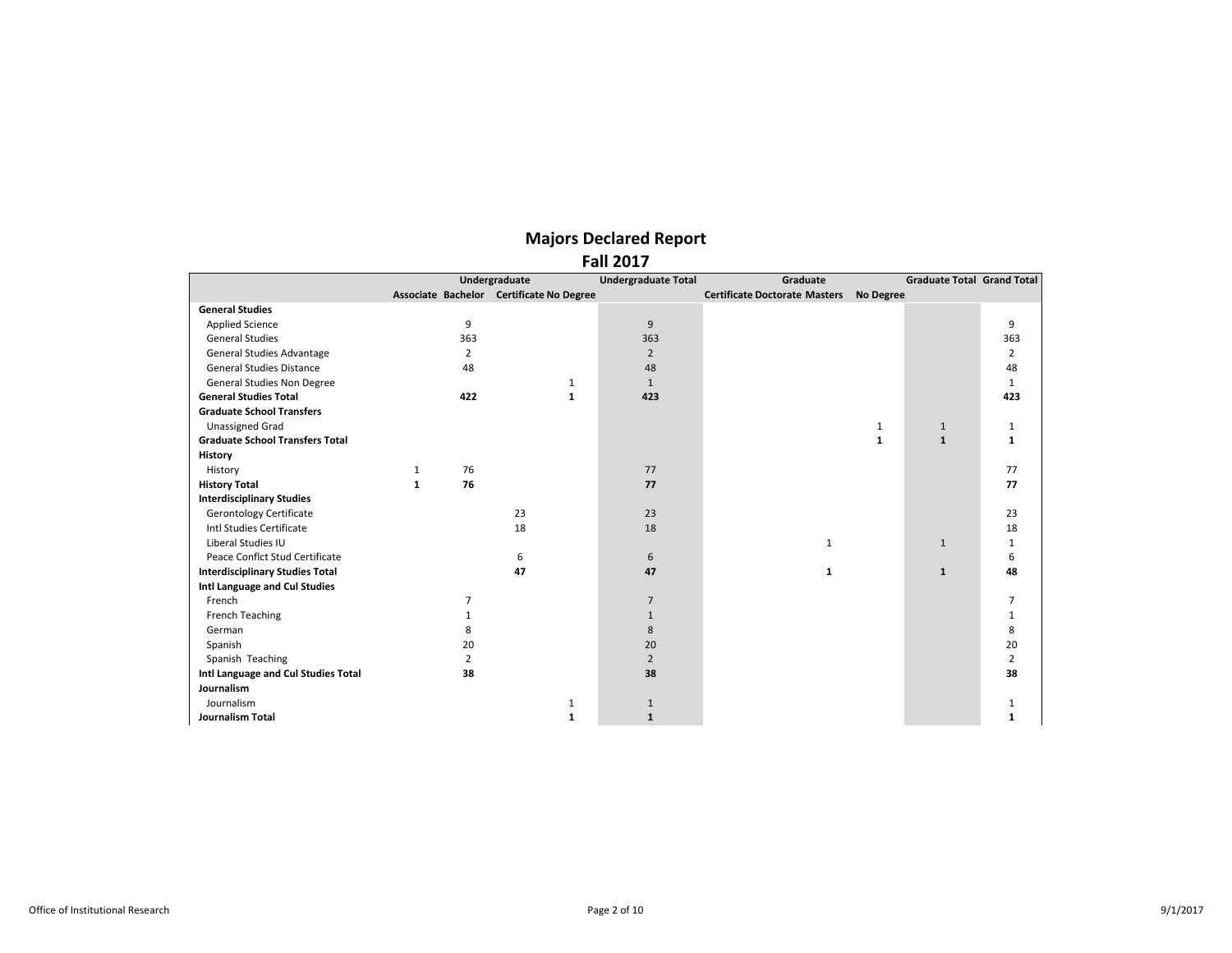|                                            |                          |                                          | 1 GH 4017                  |                                         |    |                                   |                |
|--------------------------------------------|--------------------------|------------------------------------------|----------------------------|-----------------------------------------|----|-----------------------------------|----------------|
|                                            |                          | Undergraduate                            | <b>Undergraduate Total</b> | Graduate                                |    | <b>Graduate Total Grand Total</b> |                |
|                                            |                          | Associate Bachelor Certificate No Degree |                            | Certificate Doctorate Masters No Degree |    |                                   |                |
| <b>Mathematical Sciences</b>               |                          |                                          |                            |                                         |    |                                   |                |
| <b>Actuarial Science</b>                   | 8                        |                                          | 8                          |                                         |    |                                   | 8              |
| Applied Math Ops Research                  |                          |                                          |                            | $\overline{2}$                          |    | $\overline{2}$                    | $\overline{2}$ |
| Math Actuarial Science                     | 21                       |                                          | 21                         |                                         |    |                                   | 21             |
| Math Computing                             | $\overline{3}$           |                                          | 3                          |                                         |    |                                   | 3              |
| Math App Stat Grad Certificate             |                          |                                          |                            | 3                                       |    | 3                                 | 3              |
| <b>Math Business</b>                       | $\overline{2}$           |                                          | $\overline{2}$             |                                         |    |                                   | $\overline{2}$ |
| <b>Math Statistics</b>                     | $\overline{2}$           |                                          | $\overline{2}$             |                                         |    |                                   | $\overline{2}$ |
| <b>Mathematics</b>                         | 29                       |                                          | 29                         | 6                                       |    | 6                                 | 35             |
| <b>Mathematics Nondegree</b>               |                          |                                          |                            |                                         | 4  | 4                                 | 4              |
| <b>Mathematics Teaching</b>                | 16                       |                                          | 16                         | $\mathbf{1}$                            |    | $\mathbf{1}$                      | 17             |
| <b>Mathematical Sciences Total</b>         | 81                       |                                          | 81                         | 3<br>9                                  | 4  | 16                                | 97             |
| <b>Modern Foreign Languages</b>            |                          |                                          |                            |                                         |    |                                   |                |
| French                                     | $\overline{2}$           |                                          | $\overline{2}$             |                                         |    |                                   | $\overline{2}$ |
| German                                     | $\overline{2}$           |                                          | $\overline{2}$             |                                         |    |                                   | $\overline{2}$ |
| Spanish                                    | 3                        |                                          | $\overline{3}$             |                                         |    |                                   | 3              |
| <b>Modern Foreign Languages Total</b>      | $\overline{\phantom{a}}$ |                                          | $\overline{\phantom{a}}$   |                                         |    |                                   | $\overline{7}$ |
| <b>Physics</b>                             |                          |                                          |                            |                                         |    |                                   |                |
| Geology                                    | 12                       |                                          | 12                         |                                         |    |                                   | 12             |
| Physics                                    | 46                       |                                          | 46                         |                                         |    |                                   | 46             |
| <b>Physics Teaching</b>                    | 3                        |                                          | 3                          |                                         |    |                                   | 3              |
| <b>Physics Total</b>                       | 61                       |                                          | 61                         |                                         |    |                                   | 61             |
| <b>Political Science</b>                   |                          |                                          |                            |                                         |    |                                   |                |
| Civic Ed & Pub Adv Certificate             |                          | $\mathbf{1}$                             | $\mathbf{1}$               |                                         |    |                                   | $\mathbf{1}$   |
| Economics                                  | 13                       |                                          | 13                         |                                         |    |                                   | 13             |
| <b>Political Science</b>                   | 69                       |                                          | 69                         |                                         |    |                                   | 69             |
| Women's Studies                            | 21                       |                                          | 21                         |                                         |    |                                   | 21             |
| Women's Studies Certificate IU             |                          | $\overline{2}$                           | $\overline{2}$             |                                         |    |                                   | $\overline{2}$ |
| <b>Political Science Total</b>             | 103                      | 3                                        | 106                        |                                         |    |                                   | 106            |
| Psychology                                 |                          |                                          |                            |                                         |    |                                   |                |
| Psychology                                 | 301                      |                                          | 301                        |                                         |    |                                   | 301            |
| <b>Psychology Total</b>                    | 301                      |                                          | 301                        |                                         |    |                                   | 301            |
| <b>Science and Other PU Transfer</b>       |                          |                                          |                            |                                         |    |                                   |                |
|                                            |                          | 11                                       |                            |                                         |    |                                   |                |
| Pre Pharmacy                               |                          |                                          | 11                         |                                         |    |                                   | 11             |
| <b>Science and Other PU Transfer Total</b> |                          | 11                                       | 11                         |                                         |    |                                   | 11             |
| <b>Sociology and Anthropology</b>          |                          |                                          |                            |                                         |    |                                   |                |
| Anthropology                               | 35                       |                                          | 35                         |                                         |    |                                   | 35             |
| Sociology                                  | 35                       |                                          | 35                         |                                         |    |                                   | 35             |
| <b>Sociology and Anthropology Total</b>    | 70                       |                                          | 70                         |                                         |    |                                   | 70             |
| <b>Arts and Sciences Total</b>             | 22<br>2,107              | 76<br>22                                 | 2,227                      | $\overline{7}$<br>74                    | 13 | 94                                | 2,321          |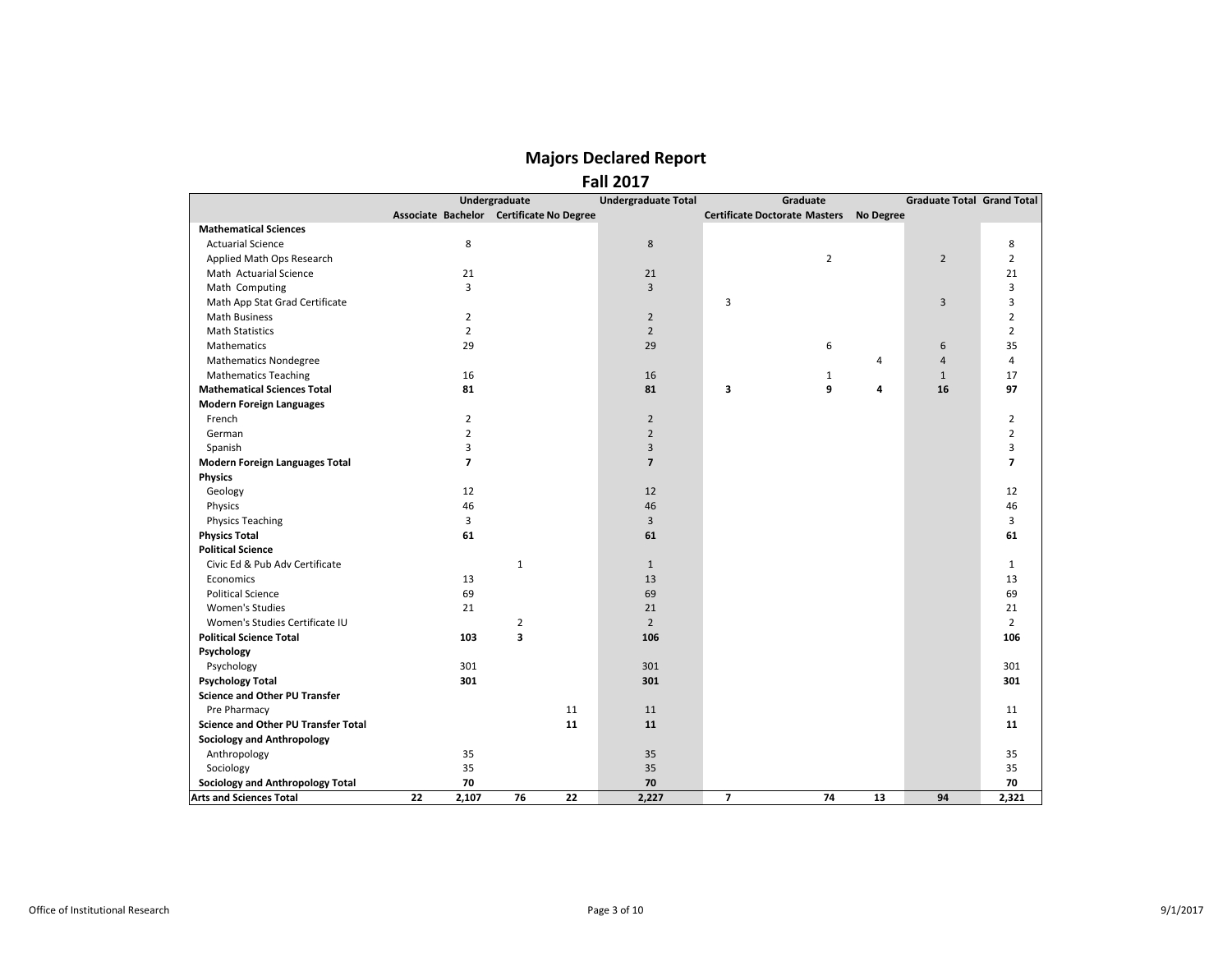|                                       |                                          | Undergraduate |     | <b>Undergraduate Total</b> | Graduate                             |                  | <b>Graduate Total Grand Total</b> |              |
|---------------------------------------|------------------------------------------|---------------|-----|----------------------------|--------------------------------------|------------------|-----------------------------------|--------------|
|                                       | Associate Bachelor Certificate No Degree |               |     |                            | <b>Certificate Doctorate Masters</b> | <b>No Degree</b> |                                   |              |
| <b>Business</b>                       |                                          |               |     |                            |                                      |                  |                                   |              |
| <b>Accounting and Finance</b>         |                                          |               |     |                            |                                      |                  |                                   |              |
| Accounting                            | 86                                       |               | 107 | 193                        |                                      |                  |                                   | 193          |
| <b>Accounting Certificate</b>         |                                          | 21            |     | 21                         |                                      |                  |                                   | 21           |
| <b>Bank Management Certificate</b>    |                                          | 19            |     | 19                         |                                      |                  |                                   | 19           |
| Finance                               | 61                                       |               | 70  | 131                        |                                      |                  |                                   | 131          |
| <b>Accounting and Finance Total</b>   | 147                                      | 40            | 177 | 364                        |                                      |                  |                                   | 364          |
| <b>Business Administration</b>        |                                          |               |     |                            |                                      |                  |                                   |              |
| <b>Business General Bach</b>          |                                          |               | 112 | 112                        |                                      |                  |                                   | 112          |
| <b>General Administration</b>         |                                          |               |     |                            | 42                                   |                  | 42                                | 42           |
| General Admin-Professional MBA        |                                          |               |     |                            | 22                                   |                  | 22                                | 22           |
| <b>Business Administration Total</b>  |                                          |               | 112 | 112                        | 64                                   |                  | 64                                | 176          |
| <b>Economics</b>                      |                                          |               |     |                            |                                      |                  |                                   |              |
| <b>Bus Econ Public Policy</b>         | 25                                       |               | 13  | 38                         |                                      |                  |                                   | 38           |
| <b>Economics Total</b>                | 25                                       |               | 13  | 38                         |                                      |                  |                                   | 38           |
| <b>Management and Marketing</b>       |                                          |               |     |                            |                                      |                  |                                   |              |
| <b>Business Administration</b>        |                                          |               |     | $\mathbf{1}$               |                                      |                  |                                   | $\mathbf{1}$ |
| Management                            | 116                                      |               | 186 | 302                        |                                      |                  |                                   | 302          |
| Marketing                             | 75                                       |               | 111 | 186                        |                                      |                  |                                   | 186          |
| Professional Sales Certificate        |                                          | 1             |     | $\mathbf{1}$               |                                      |                  |                                   | 1            |
| <b>Small Business Mgmt Certif</b>     |                                          | 9             |     | 9                          |                                      |                  |                                   | 9            |
| <b>Management and Marketing Total</b> | 191<br>1                                 | 10            | 297 | 499                        |                                      |                  |                                   | 499          |
| <b>Business Total</b>                 | 363<br>1                                 | 50            | 599 | 1,013                      | 64                                   |                  | 64                                | 1,077        |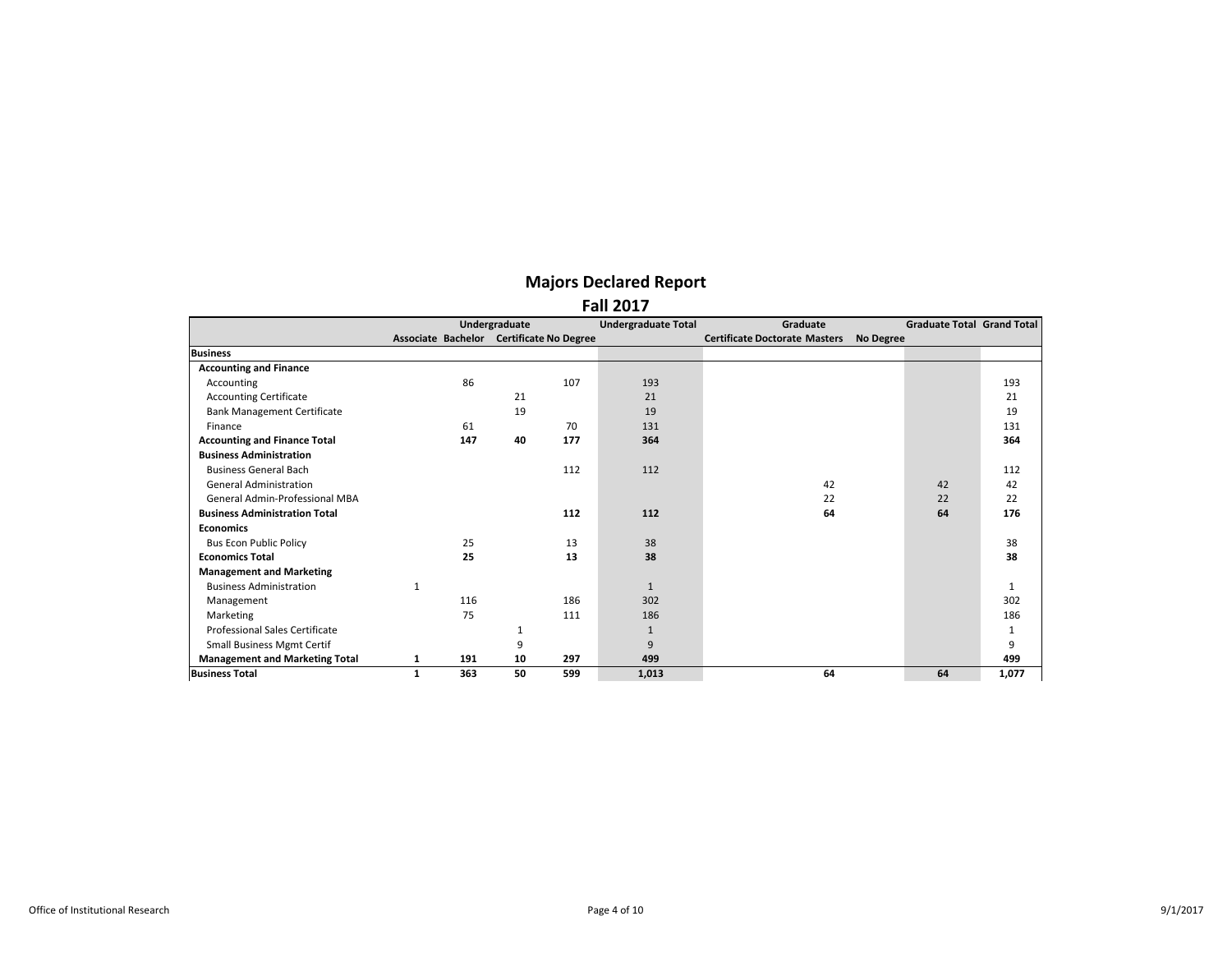|                                          |                | Undergraduate                            | <b>Undergraduate Total</b> | Graduate                             |                  | <b>Graduate Total Grand Total</b> |                |
|------------------------------------------|----------------|------------------------------------------|----------------------------|--------------------------------------|------------------|-----------------------------------|----------------|
|                                          |                | Associate Bachelor Certificate No Degree |                            | <b>Certificate Doctorate Masters</b> | <b>No Degree</b> |                                   |                |
| <b>Education and Public Policy</b>       |                |                                          |                            |                                      |                  |                                   |                |
| <b>Education General</b>                 |                |                                          |                            |                                      |                  |                                   |                |
| Early Childhood Education                |                | 2                                        | $\overline{2}$             |                                      |                  |                                   | 2              |
| <b>Elementary Education</b>              |                | $\overline{4}$                           | $\overline{4}$             |                                      |                  |                                   | 4              |
| Secondary Education                      |                | 15                                       | 15                         |                                      |                  |                                   | 15             |
| Undecided                                |                | $\mathbf{1}$                             | $\mathbf{1}$               |                                      |                  |                                   | $\mathbf{1}$   |
| <b>Education General Total</b>           |                | 22                                       | 22                         |                                      |                  |                                   | 22             |
| <b>Educational Studies</b>               |                |                                          |                            |                                      |                  |                                   |                |
| Early Childhood Education                | 35             |                                          | 35                         |                                      |                  |                                   | 35             |
| Earth Space Science Education            | $\overline{7}$ |                                          | $7\overline{ }$            |                                      |                  |                                   | $\overline{7}$ |
| Elem Ed Education Policy                 | 14             |                                          | 14                         |                                      |                  |                                   | 14             |
| <b>Elementary Education</b>              | 441            |                                          | 441                        |                                      |                  |                                   | 441            |
| <b>English Education</b>                 | 47             |                                          | 47                         |                                      |                  |                                   | 47             |
| Middle School Education                  | 42             |                                          | 42                         |                                      |                  |                                   | 42             |
| Sec Ed Education Policy                  | $\overline{2}$ |                                          | $\overline{2}$             |                                      |                  |                                   | $\overline{2}$ |
| <b>Secondary Education</b>               | 11             |                                          | 11                         |                                      |                  |                                   | 11             |
| <b>Social Studies Education</b>          | 66             |                                          | 66                         |                                      |                  |                                   | 66             |
| Spanish Education                        | 4              |                                          | $\overline{4}$             |                                      |                  |                                   | 4              |
| <b>Educational Studies Total</b>         | 669            |                                          | 669                        |                                      |                  |                                   | 669            |
| <b>Professional Studies</b>              |                |                                          |                            |                                      |                  |                                   |                |
| Counseling                               |                |                                          |                            | 70                                   |                  | 70                                | 70             |
| <b>Educational Leadership</b>            |                |                                          |                            | 23                                   |                  | 23                                | 23             |
| Pre-Educational Leadership               |                |                                          |                            |                                      | $\mathbf{1}$     | $\mathbf{1}$                      | $\mathbf{1}$   |
| <b>Special Education</b>                 |                |                                          |                            | $\overline{7}$                       |                  | $\overline{7}$                    | $\overline{7}$ |
| <b>Special Education Certificate</b>     |                |                                          |                            | $\overline{2}$                       |                  | $\overline{2}$                    | $\overline{2}$ |
| <b>Special Education Nondegree</b>       |                |                                          |                            |                                      | 3                | 3                                 | 3              |
| <b>Professional Studies Total</b>        |                |                                          |                            | $\overline{2}$<br>100                | 4                | 106                               | 106            |
| <b>Public Policy</b>                     |                |                                          |                            |                                      |                  |                                   |                |
| <b>Criminal Justice</b>                  | 137            |                                          | 137                        |                                      |                  |                                   | 137            |
| <b>Environmental Policy</b>              | 9              |                                          | 9                          |                                      |                  |                                   | 9              |
| <b>Health Services Admin</b>             | 47             |                                          | 47                         |                                      |                  |                                   | 47             |
| Legal Studies                            | 13             |                                          | 13                         |                                      |                  |                                   | 13             |
| Pre Public Affairs Bachelor              |                | 11                                       | 11                         |                                      |                  |                                   | 11             |
| <b>Public Management</b>                 | 5              |                                          | 5                          | 25                                   |                  | 25                                | 30             |
| <b>Public Management Certificate</b>     |                |                                          |                            | $\overline{2}$                       |                  | $\overline{2}$                    | $\overline{2}$ |
| <b>Public Policy Total</b>               | 211            | 11                                       | 222                        | $\mathbf{2}$<br>25                   |                  | 27                                | 249            |
| <b>Education and Public Policy Total</b> | 880            | 33                                       | 913                        | 4<br>125                             | 4                | 133                               | 1,046          |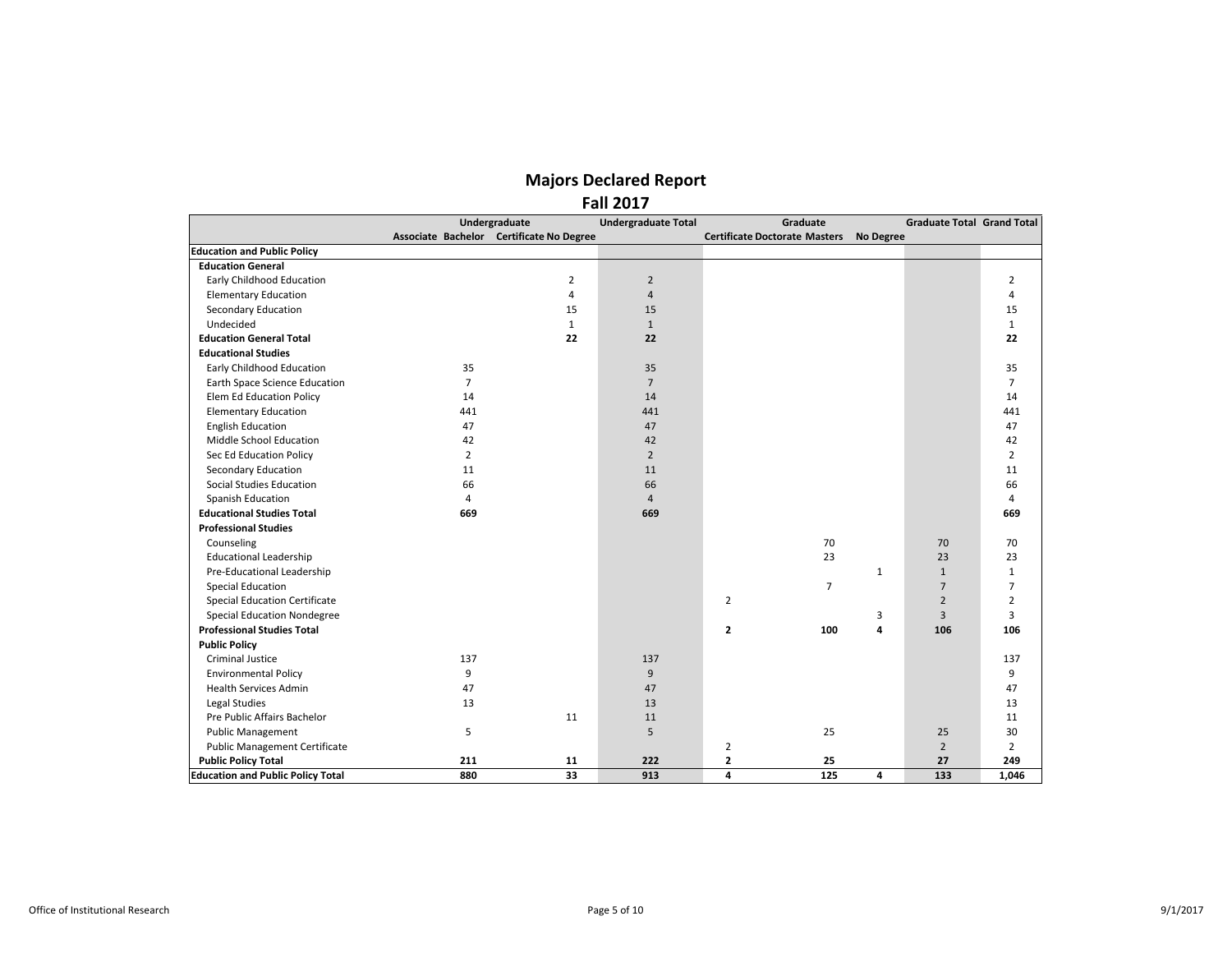|                                            |              |                | Undergraduate                            |     | <b>Undergraduate Total</b> | Graduate                             |                  | <b>Graduate Total Grand Total</b> |                |
|--------------------------------------------|--------------|----------------|------------------------------------------|-----|----------------------------|--------------------------------------|------------------|-----------------------------------|----------------|
|                                            |              |                | Associate Bachelor Certificate No Degree |     |                            | <b>Certificate Doctorate Masters</b> | <b>No Degree</b> |                                   |                |
| <b>Engineering Tech and Comp Sci</b>       |              |                |                                          |     |                            |                                      |                  |                                   |                |
| <b>Civil/Mechanical Engineering</b>        |              |                |                                          |     |                            |                                      |                  |                                   |                |
| Civil Engineering                          |              | 43             |                                          | 32  | 75                         |                                      |                  |                                   | 75             |
| Engineering                                |              |                |                                          |     |                            | 13                                   |                  | 13                                | 13             |
| <b>Engineering Non Degree</b>              |              |                |                                          |     |                            |                                      | $\mathbf{1}$     | $\mathbf{1}$                      | $\mathbf{1}$   |
| Freshman Engineering                       |              |                |                                          | 6   | 6                          |                                      |                  |                                   | 6              |
| <b>Mechanical Engineering</b>              |              | 100            |                                          | 113 | 213                        |                                      |                  |                                   | 213            |
| <b>Civil/Mechanical Engineering Total</b>  |              | 143            |                                          | 151 | 294                        | 13                                   | $\mathbf{1}$     | 14                                | 308            |
| <b>Computer Science</b>                    |              |                |                                          |     |                            |                                      |                  |                                   |                |
| <b>Computer Science</b>                    |              | 264            |                                          |     | 264                        | 24                                   | $\mathbf{1}$     | 25                                | 289            |
| Info Systems Application Cert              |              |                | $\overline{2}$                           |     | $\overline{2}$             |                                      |                  |                                   | $\overline{2}$ |
| <b>Information Systems</b>                 | 26           | 41             |                                          |     | 67                         |                                      |                  |                                   | 67             |
| <b>Computer Science Total</b>              | 26           | 305            | $\mathbf{2}$                             |     | 333                        | 24                                   | $\mathbf{1}$     | 25                                | 358            |
| <b>Electrical/Computer Engr</b>            |              |                |                                          |     |                            |                                      |                  |                                   |                |
| <b>Computer Engineering</b>                |              | 20             |                                          | 44  | 64                         |                                      |                  |                                   | 64             |
| <b>Electrical Engineering</b>              |              | 49             |                                          | 46  | 95                         |                                      |                  |                                   | 95             |
| Engineering                                |              |                |                                          |     |                            | 25                                   |                  | 25                                | 25             |
| <b>Engineering Non Degree</b>              |              |                |                                          |     |                            |                                      | $\overline{2}$   | $\overline{2}$                    | $\overline{2}$ |
| Freshman Engineering                       |              |                |                                          | 8   | $\,8\,$                    |                                      |                  |                                   | 8              |
| <b>Electrical/Computer Engr Total</b>      |              | 69             |                                          | 98  | 167                        | 25                                   | $\mathbf{2}$     | 27                                | 194            |
| Org Leadership and Supervision             |              |                |                                          |     |                            |                                      |                  |                                   |                |
| Org Leadership Grad Cert                   |              |                |                                          |     |                            | $\overline{2}$                       |                  | $\overline{2}$                    | $\overline{2}$ |
| Org Leadership Spvn Non Degree             |              |                |                                          |     |                            |                                      | $\mathbf{1}$     | $\mathbf{1}$                      | $\mathbf{1}$   |
| Org Leadership Supervision                 | 32           | 233            |                                          |     | 265                        | 38                                   |                  | 38                                | 303            |
| Supervisory Ldrsp Certificate              |              |                | $\overline{2}$                           |     | $\overline{2}$             |                                      |                  |                                   | $\overline{2}$ |
| Org Leadership and Supervision Total       | 32           | 233            | $\overline{2}$                           |     | 267                        | $\overline{\mathbf{2}}$<br>38        | $\mathbf{1}$     | 41                                | 308            |
| Polytechnic                                |              |                |                                          |     |                            |                                      |                  |                                   |                |
| Architectural Engr Tech                    | 3            |                |                                          |     | 3                          |                                      |                  |                                   | 3              |
| Civil Engineering Tech                     | 5            |                |                                          |     | $\sqrt{5}$                 |                                      |                  |                                   | 5              |
| <b>Cmptr Networking Certificate</b>        |              |                | $\mathbf{1}$                             |     | $\mathbf{1}$               |                                      |                  |                                   | $\mathbf{1}$   |
| Comptr Cntrld Sys Certificate              |              |                | $\mathbf{1}$                             |     | $\mathbf{1}$               |                                      |                  |                                   | $\mathbf{1}$   |
| Computer Engineering Tech                  |              | 43             |                                          |     | 43                         |                                      |                  |                                   | 43             |
| <b>Construction Engineering Tech</b>       |              | 81             |                                          |     | 81                         |                                      |                  |                                   | 81             |
| <b>Electrical Engineering Tech</b>         | 45           | 60             |                                          |     | 105                        |                                      |                  |                                   | 105            |
| Industrial Engineering Tech                | 14           | 16             |                                          |     | 30                         |                                      |                  |                                   | 30             |
| <b>Information Technology</b>              |              | 79             |                                          |     | 79                         |                                      |                  |                                   | 79             |
| <b>Interior Design</b>                     | $\mathbf{1}$ | $\overline{2}$ |                                          |     | $\overline{3}$             |                                      |                  |                                   | 3              |
| Mechanical Engineering Tech                | 80           | 135            |                                          |     | 215                        |                                      |                  |                                   | 215            |
| Technology                                 |              |                |                                          |     |                            | $\overline{7}$                       |                  | $\overline{7}$                    | $\overline{7}$ |
| <b>Technology Nondegree</b>                |              |                |                                          |     |                            |                                      | $\mathbf{1}$     | $\mathbf{1}$                      | $\mathbf{1}$   |
| <b>Polytechnic Total</b>                   | 147          | 414            | 2                                        |     | 563                        | $\overline{\phantom{a}}$             | $\mathbf{1}$     | 8                                 | 571            |
| <b>Engineering Tech and Comp Sci Total</b> | 206          | 1,166          | 6                                        | 249 | 1,627                      | $\overline{\mathbf{2}}$<br>107       | 6                | 115                               | 1,742          |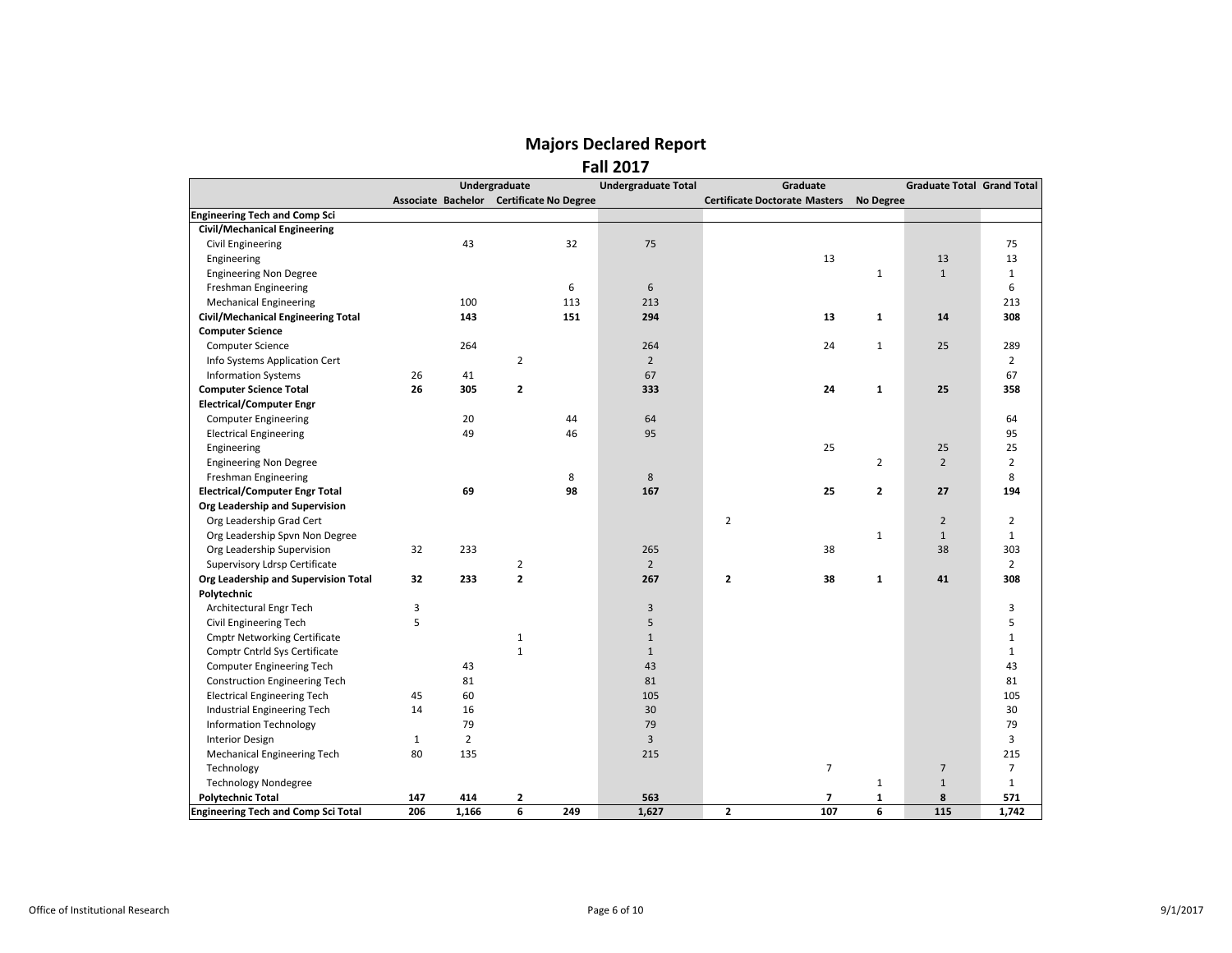|                                           |    |     | Undergraduate |                                          | <b>Undergraduate Total</b> | Graduate                             |                  | <b>Graduate Total Grand Total</b> |              |
|-------------------------------------------|----|-----|---------------|------------------------------------------|----------------------------|--------------------------------------|------------------|-----------------------------------|--------------|
|                                           |    |     |               | Associate Bachelor Certificate No Degree |                            | <b>Certificate Doctorate Masters</b> | <b>No Degree</b> |                                   |              |
| <b>Health and Human Services</b>          |    |     |               |                                          |                            |                                      |                  |                                   |              |
| <b>Dental Education</b>                   |    |     |               |                                          |                            |                                      |                  |                                   |              |
| <b>Dental Assisting Certificate</b>       |    |     | 17            | 5                                        | 22                         |                                      |                  |                                   | 22           |
| Dental Hygiene                            |    | 87  |               | 71                                       | 158                        |                                      |                  |                                   | 158          |
| Dental Lab Technology                     | 18 |     |               |                                          | 18                         |                                      |                  |                                   | 18           |
| <b>Dental Technology</b>                  |    | 19  |               | 6                                        | 25                         |                                      |                  |                                   | 25           |
| <b>Dental Education Total</b>             | 18 | 106 | 17            | 82                                       | 223                        |                                      |                  |                                   | 223          |
| <b>Health Sciences</b>                    |    |     |               |                                          |                            |                                      |                  |                                   |              |
| Undecided                                 |    |     |               | 1                                        | $\mathbf{1}$               |                                      |                  |                                   | 1            |
| <b>Health Sciences Total</b>              |    |     |               | 1                                        | $\mathbf{1}$               |                                      |                  |                                   |              |
| <b>Hospitality and Tourism Mgmt</b>       |    |     |               |                                          |                            |                                      |                  |                                   |              |
| <b>Hospitality Management</b>             |    | 36  |               | 41                                       | 77                         |                                      |                  |                                   | 77           |
| <b>Hospitality and Tourism Mgmt Total</b> |    | 36  |               | 41                                       | 77                         |                                      |                  |                                   | 77           |
| <b>Human Services</b>                     |    |     |               |                                          |                            |                                      |                  |                                   |              |
| <b>Human Services</b>                     |    | 92  |               | 135                                      | 227                        |                                      |                  |                                   | 227          |
| <b>Human Services Total</b>               |    | 92  |               | 135                                      | 227                        |                                      |                  |                                   | 227          |
| Med Imaging and Radiologic Sci            |    |     |               |                                          |                            |                                      |                  |                                   |              |
| <b>Medical Imaging</b>                    |    | 47  |               | 61                                       | 108                        |                                      |                  |                                   | 108          |
| Radiography                               |    |     |               | 1                                        | $\mathbf{1}$               |                                      |                  |                                   | $\mathbf{1}$ |
| Med Imaging and Radiologic Sci Total      |    | 47  |               | 62                                       | 109                        |                                      |                  |                                   | 109          |
| <b>Nursing</b>                            |    |     |               |                                          |                            |                                      |                  |                                   |              |
| <b>Nursing</b>                            |    | 426 |               | 313                                      | 739                        | 57                                   |                  | 57                                | 796          |
| <b>Nursing Practice</b>                   |    |     |               |                                          |                            | 1                                    |                  | $\mathbf{1}$                      | $\mathbf{1}$ |
| <b>Nursing Total</b>                      |    | 426 |               | 313                                      | 739                        | 57<br>1                              |                  | 58                                | 797          |
| <b>Health and Human Services Total</b>    | 18 | 707 | 17            | 634                                      | 1,376                      | 57<br>$\mathbf{1}$                   |                  | 58                                | 1,434        |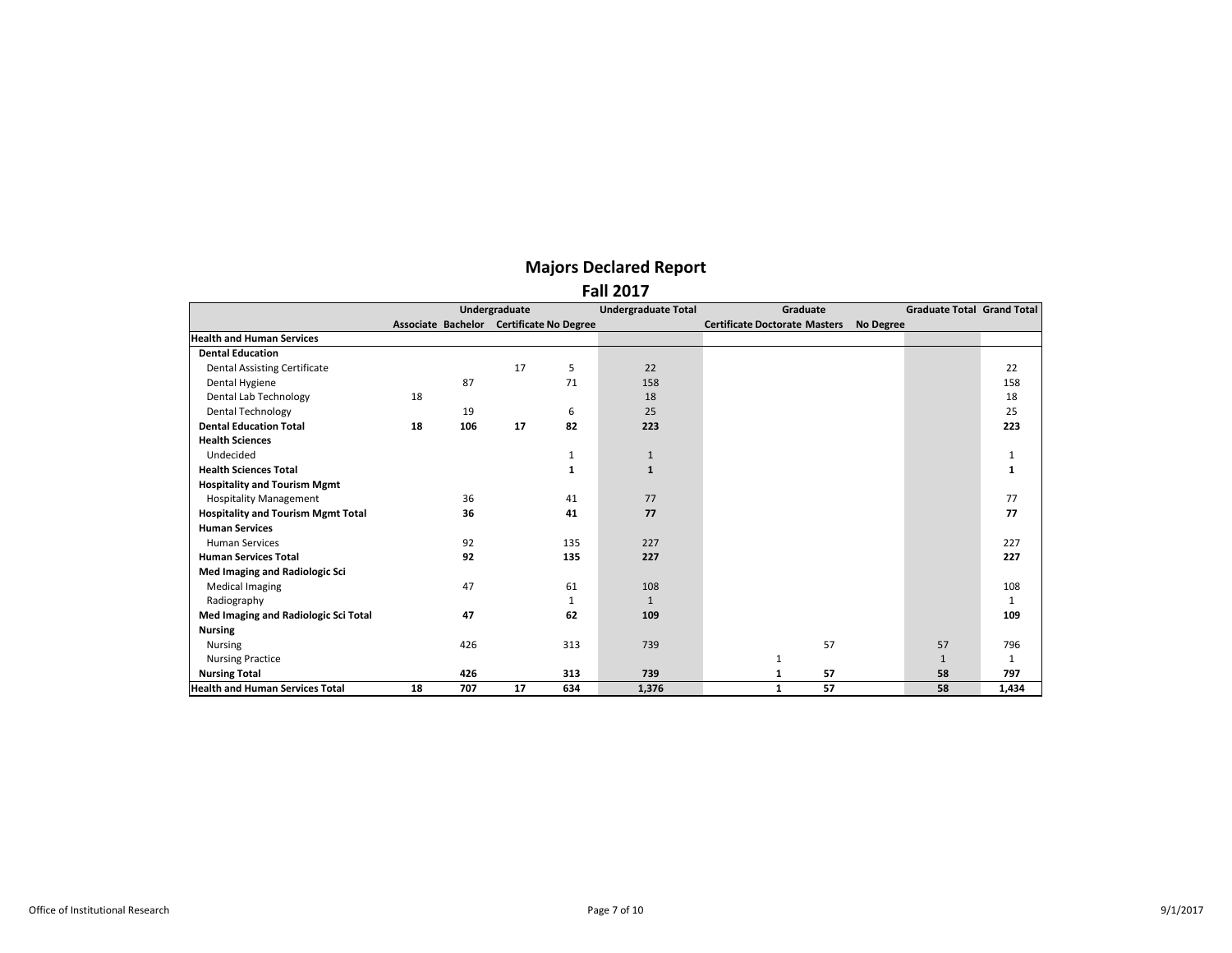|                            | Undergraduate |                                          | Undergraduate Total | Graduate                                |  | <b>Graduate Total Grand Total</b> |  |
|----------------------------|---------------|------------------------------------------|---------------------|-----------------------------------------|--|-----------------------------------|--|
|                            |               | Associate Bachelor Certificate No Degree |                     | Certificate Doctorate Masters No Degree |  |                                   |  |
| <b>Labor Studies</b>       |               |                                          |                     |                                         |  |                                   |  |
| <b>Labor Studies</b>       |               |                                          |                     |                                         |  |                                   |  |
| Labor Studies              |               |                                          |                     |                                         |  |                                   |  |
| <b>Labor Studies Total</b> |               |                                          |                     |                                         |  |                                   |  |
| Labor Studies Total        |               |                                          |                     |                                         |  |                                   |  |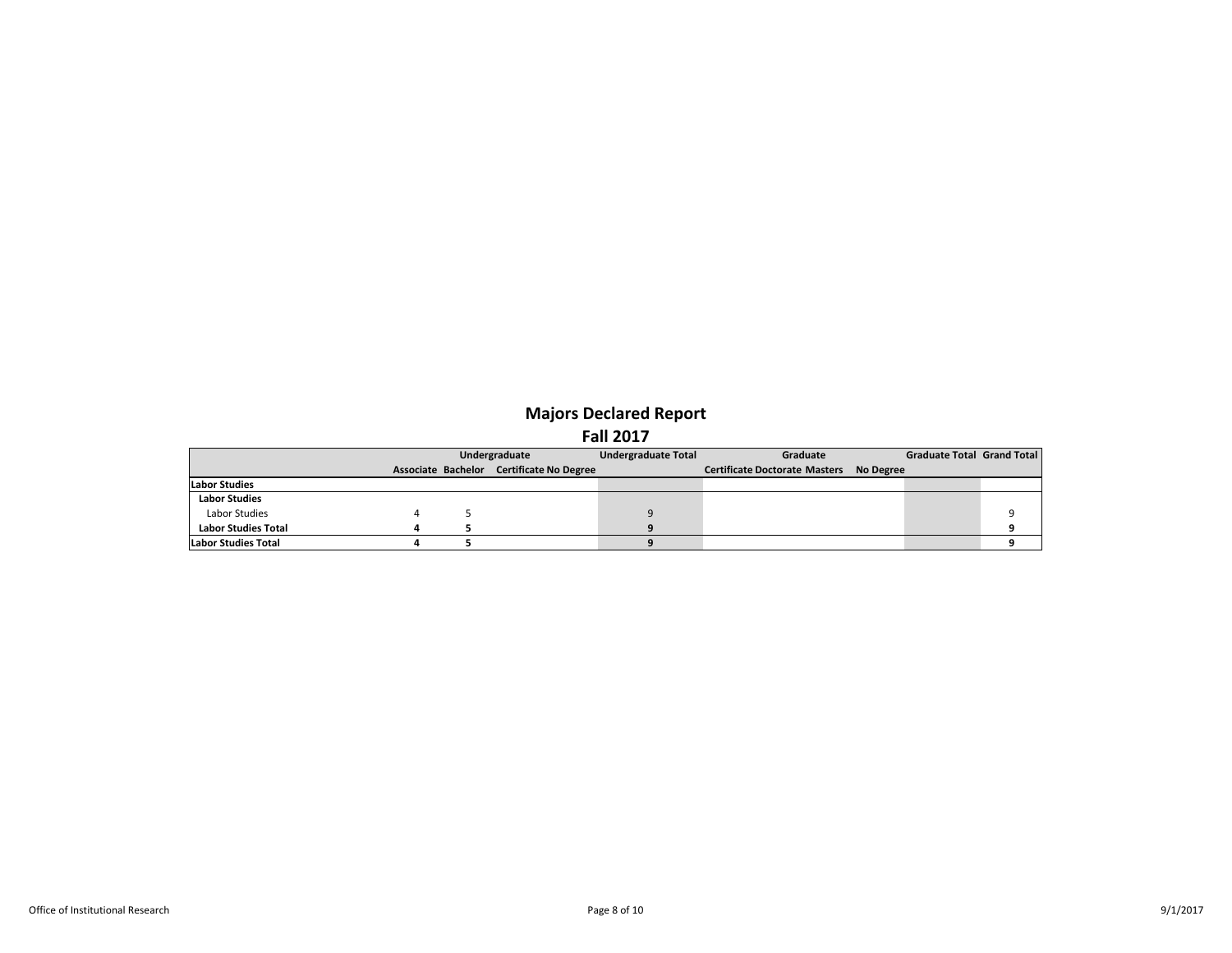|                                                | Undergraduate                            | <b>Undergraduate Total</b> | Graduate                             |           | Graduate Total Grand Total |       |
|------------------------------------------------|------------------------------------------|----------------------------|--------------------------------------|-----------|----------------------------|-------|
|                                                | Associate Bachelor Certificate No Degree |                            | <b>Certificate Doctorate Masters</b> | No Degree |                            |       |
| <b>Unit of Affiliated Programs</b>             |                                          |                            |                                      |           |                            |       |
| <b>Collegiate Connection</b>                   |                                          |                            |                                      |           |                            |       |
| High School Student Non Degree                 | 2,110                                    | 2,110                      |                                      |           |                            | 2,110 |
| <b>Collegiate Connection Total</b>             | 2,110                                    | 2,110                      |                                      |           |                            | 2,110 |
| <b>Mastodon Advising Center</b>                |                                          |                            |                                      |           |                            |       |
| Conditional/Exploring                          | $\overline{2}$                           | $\overline{2}$             |                                      |           |                            | 2     |
| <b>Education Pathway</b>                       | 1                                        |                            |                                      |           |                            |       |
| Non Degree No Option                           | 14                                       | 14                         |                                      |           |                            | 14    |
| Undecided                                      | 19                                       | 19                         |                                      |           |                            | 19    |
| <b>Mastodon Advising Center Total</b>          | 36                                       | 36                         |                                      |           |                            | 36    |
| <b>Student Success &amp; Transitions</b>       |                                          |                            |                                      |           |                            |       |
| Allied Health Sciences Pathway                 | 98                                       | 98                         |                                      |           |                            | 98    |
| Business and Leadership Pathwy                 | 104                                      | 104                        |                                      |           |                            | 104   |
| <b>Education Pathway</b>                       | 40                                       | 40                         |                                      |           |                            | 40    |
| <b>Engineering and Sci Pathway</b>             | 97                                       | 97                         |                                      |           |                            | 97    |
| Non Degree No Option                           | 84                                       | 84                         |                                      |           |                            | 84    |
| Polytechnic Pathway                            | 14                                       | 14                         |                                      |           |                            | 14    |
| Soc Sci and Humanities Pathway                 | 99                                       | 99                         |                                      |           |                            | 99    |
| Undecided                                      | 3                                        | 3                          |                                      |           |                            | 3     |
| <b>Visiting Regional Campus Trans</b>          | 17                                       | 17                         |                                      |           |                            | 17    |
| Visual and Perform Arts Pathwy                 | 40                                       | 40                         |                                      |           |                            | 40    |
| <b>Student Success &amp; Transitions Total</b> | 596                                      | 596                        |                                      |           |                            | 596   |
| Unit of Affiliated Programs Total              | 2.742                                    | 2,742                      |                                      |           |                            | 2,742 |